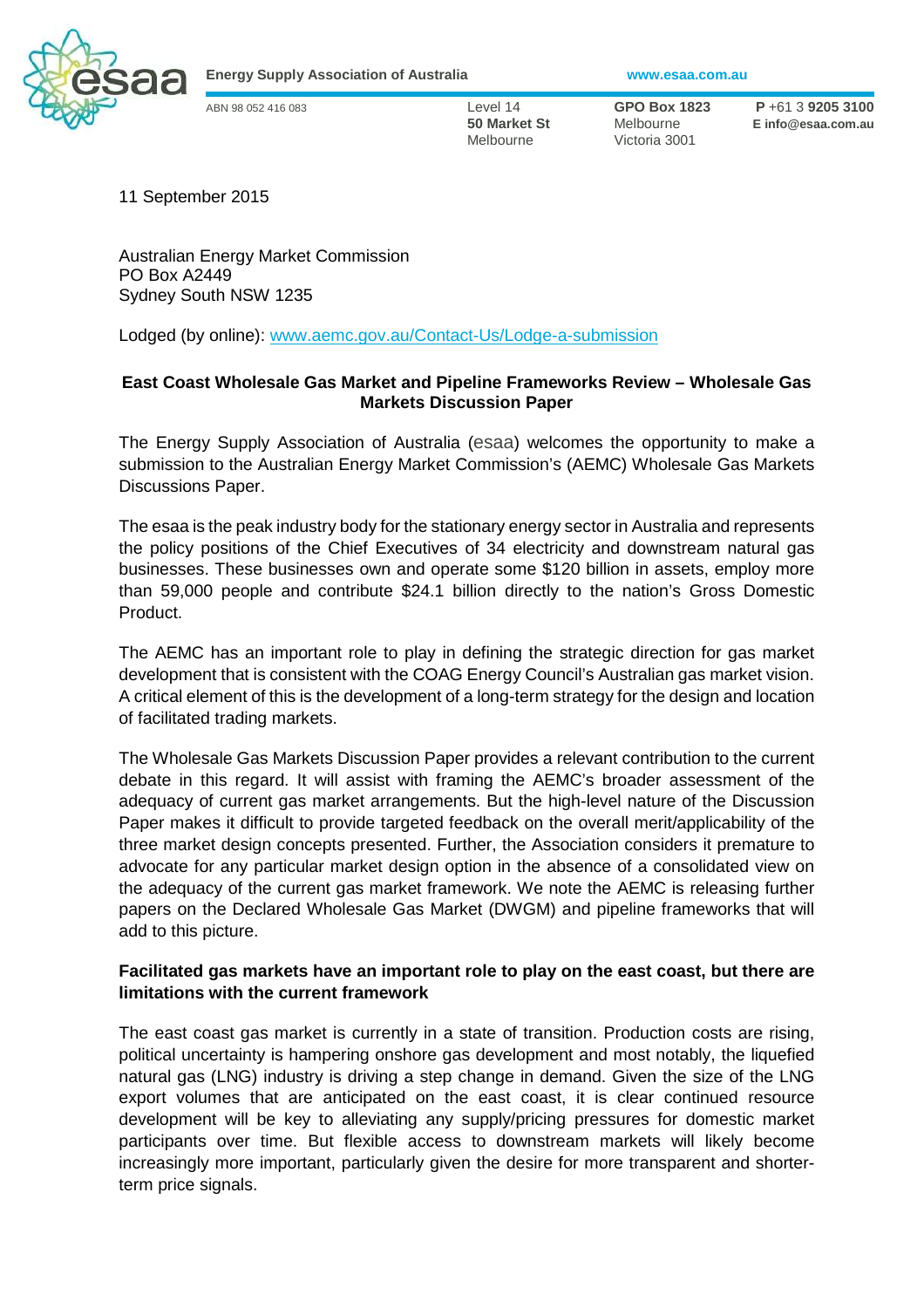The facilitated markets are generally considered to be beneficial to the extent they provide participants with a market-based mechanism for managing short-term trading positions. They also play an important role in enabling new entry to the gas market, providing participants with access to gas in the initial phase of market entry and allowing them to develop the experience and understanding of demand requirements before committing to long-term bilateral contracts for supply and transportation. In this regard, the DWGM is generally viewed as being more conducive to new market entry given the size and maturity of the market as well as pipeline carriage arrangements.

Despite these benefits, the complexities and pricing risks associated with trading in these markets may limit their overall value, particularly the Short Term Trading Market (STTM). The facilitated markets are mandatory and where a participant takes a position that is not covered contractually, they become exposed to potentially high prices in the event of market disruptions that cannot be effectively hedged. As a result, market participants generally seek to closely match their risk with longer-term bilateral injections and withdrawals to minimise exposure and manage their risk with longer-term bilateral contracts. Differences between the facilitated market designs also represent an added level of complexity for businesses operating across different jurisdictions.

Reducing transaction costs and minimising the risks associated with participation could support market development and ensure the facilitated markets deliver value to market participants in the future. This may potentially pave the way for the establishment of financial risk management products and ultimately a reliable price index. The ability to obtain a forward price for gas that is visible and tradeable is an important feature of liquid and transparent gas markets globally.

## **Strategic reform of facilitated trading market arrangements should be underpinned by a consolidated assessment of the east coast gas market**

The Association is supportive of the AEMC examining the appropriateness of the facilitated market designs and developing a long term strategy for the location of facilitated markets on the east coast. This will assist with providing a more holistic and strategic view of changes required in the east coast gas market and how existing and potentially new hubs/facilitated markets fit within that framework.

In developing this long term view, the Association considers it prudent for the AEMC to first consolidate its position on the current state of the east coast market. This will assist with understanding whether the National Gas Objective (NGO) and COAG gas market vision are achievable under the current gas market framework, notwithstanding this may require resolution of the issues raised in the Stage 1 Draft Report.

In this respect, it is not yet apparent the AEMC has determined what the preferred common characteristics of workable hubs should be moving forward, and therefore, where change to existing hub designs is warranted. It is also understood the Australian Energy Market Operator (AEMO) is currently progressing work independently of the AEMC review to develop and implement a new Gas Supply Hub at Moomba.

The AEMC is also investigating and considering potential measures to better facilitate pipeline capacity trading. Flexible and transparent access to pipeline capacity is important for the development of a liquid and transparent commodity market. Where access to capacity is impeded, this creates the risk that the incremental benefits of more flexible short-term trades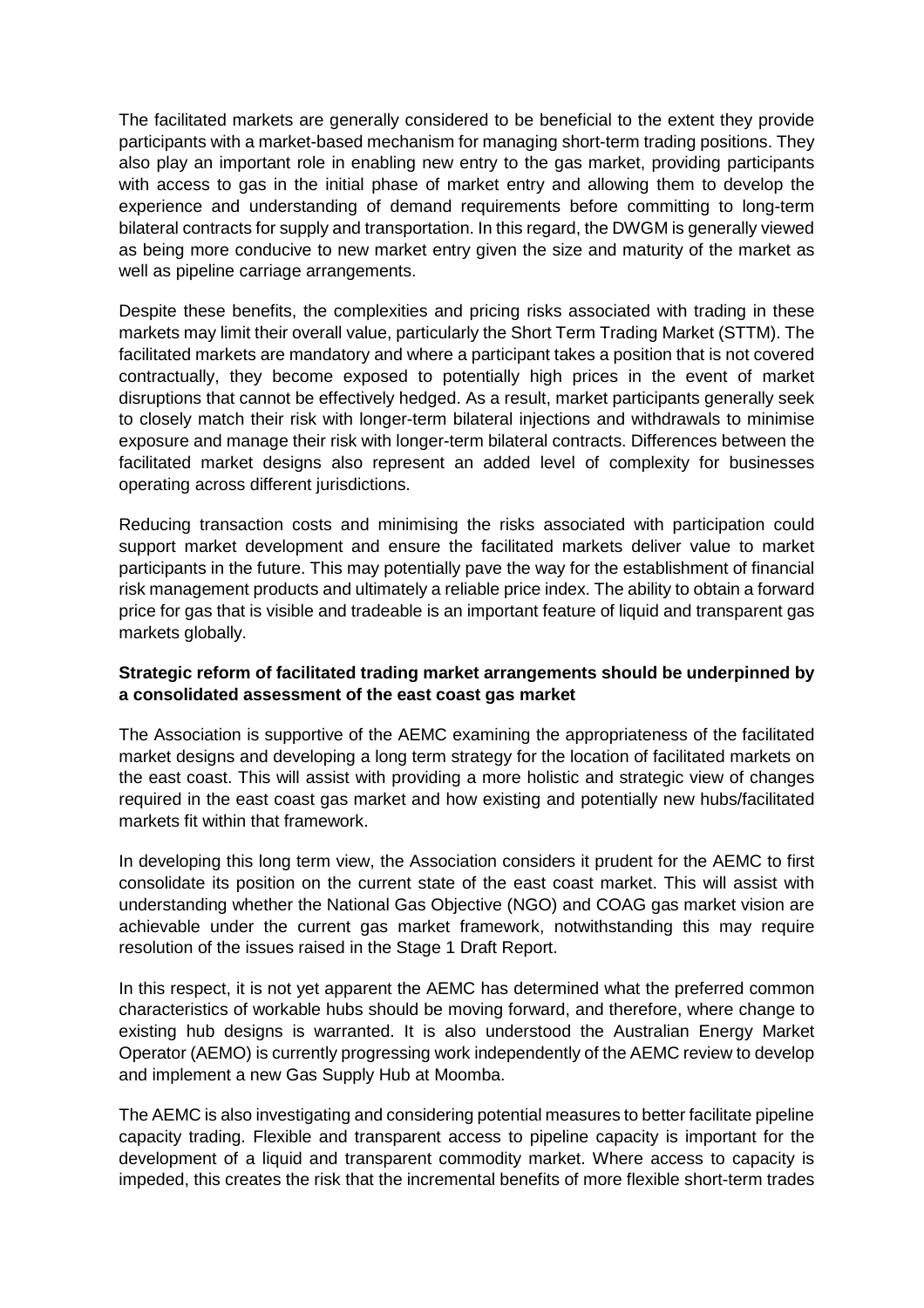are missed, the value of which may grow as market dynamics continue to evolve. While the Association maintains an incremental approach to reform that has appropriate regard for existing contracts is the best approach to facilitating trading, the outcomes of the AEMC's assessment of current arrangements are highly relevant to the development of a long-term market reform strategy.

## **Significant wholesale gas market reforms must be carefully considered**

To the extent the AEMC is yet to consolidate its view on the appropriateness of the current gas market framework, it is difficult to evaluate the appropriateness of the three conceptual models presented by the AEMC. There is also limited detail as to how the conceptual models would actually function in practice, so it is not possible to fully evaluate their feasibility. At a high level though, it is clear two key factors that must be taken into consideration include the size/characteristics of the east coast gas market and the potential impact of any regulatory reforms on existing contractual arrangements for pipeline transportation capacity.

As noted in the Discussion Paper, the east coast gas market has very different characteristics to the National Balancing Point (NBP), the Title Transfer Facility (TTF) and the Henry Hub. Unlike these highly liquid international markets, the east coast gas market is characterised by a relatively low number of market participants, low annual consumption and long point to point transmission pipeline connections. Long-term bilateral agreements for gas supply and transportation are also a prominent feature of the east coast gas market given the capital intensive nature of gas production/transportation. Collectively these factors may provide a barrier to increasing trading and liquidity on the east coast, particularly where the risks of trading cannot be effectively hedged.

Different trading hub designs also necessitate different pipeline transportation arrangements, with virtual trading hubs typically requiring a market carriage model. There are strengths and weaknesses to the market carriage and contract carriage models and a hybrid approach that applies different models to different assets is currently in place on the east coast. Notwithstanding concerns around more flexible access to short-term capacity, this framework has delivered significant investment in pipeline capacity and provided a reasonable balance of end-user protection with service provider protection and incentives.

As noted by the Productivity Commission in its recent assessment of the east coast gas market, regulatory reforms designed to improve pipeline capacity allocation under the contract carriage model (e.g. by extending elements of the market carriage model or potentially adopting mandatory pipeline capacity trading provisions) must be carefully considered.<sup>1</sup> Where alternative arrangements are considered necessary to accommodate changes to the wholesale gas market design (e.g. the implementation of a northern virtual hub), it is essential the rights of existing transportation capacity holders are not compromised. Further, the alternative arrangements must continue to facilitate timely and efficient investment in infrastructure.

With these issues in mind, the Association has the following high-level observations with respect to the three conceptual models presented.

 $\overline{a}$ <sup>1</sup> Productivity Commission 2015, *Examining Barriers to More Efficient Gas Markets*, Commission Research Paper, Canberra